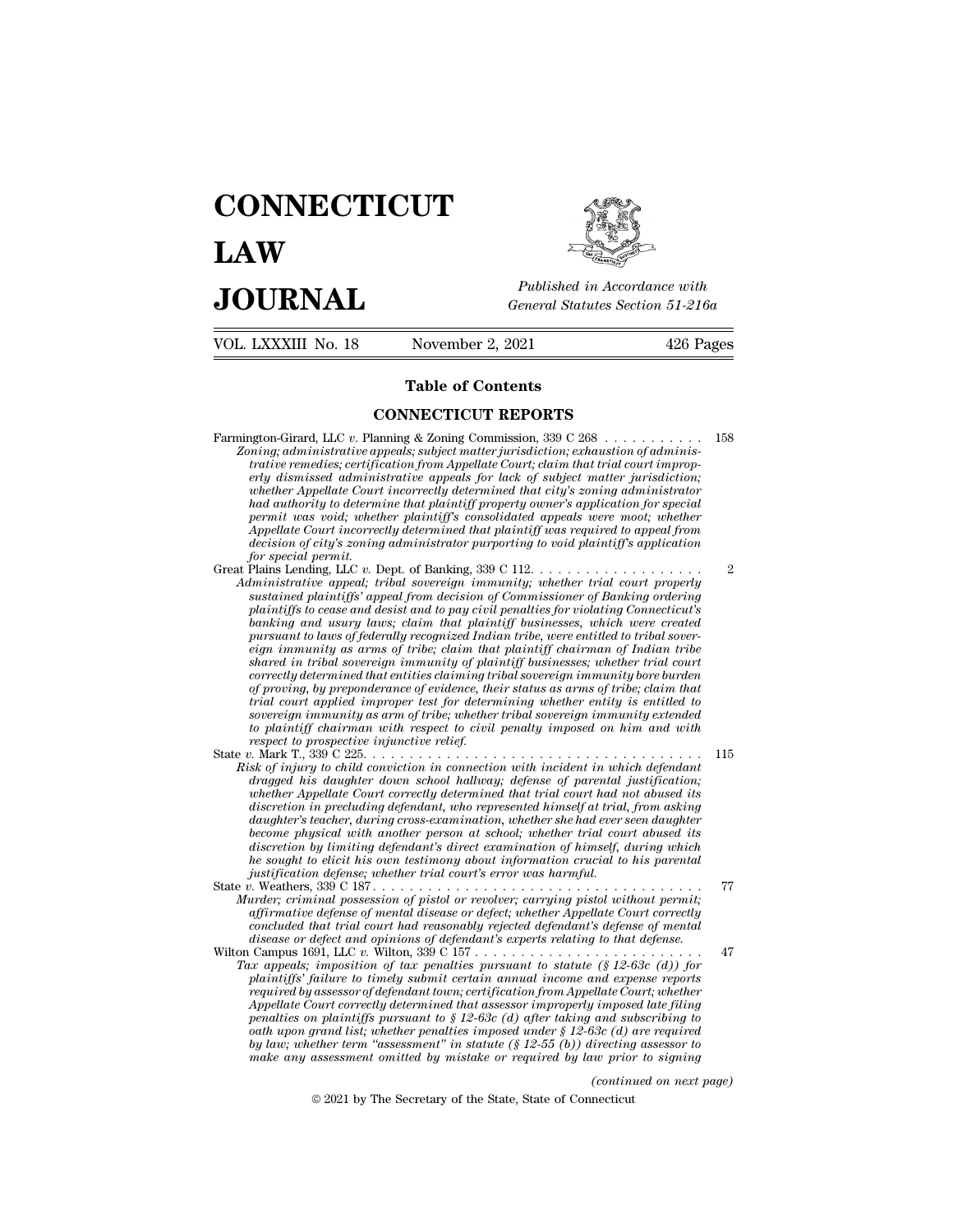| CONNECTICUT LAW JOURNAL<br>Page ii                                                                                                                                                                                                                                                                                                                                                                                                                                                                                                                                                                                                                                                                                                                                                                                                                                                                                                                                                                                                 | November 2, 2021                     |
|------------------------------------------------------------------------------------------------------------------------------------------------------------------------------------------------------------------------------------------------------------------------------------------------------------------------------------------------------------------------------------------------------------------------------------------------------------------------------------------------------------------------------------------------------------------------------------------------------------------------------------------------------------------------------------------------------------------------------------------------------------------------------------------------------------------------------------------------------------------------------------------------------------------------------------------------------------------------------------------------------------------------------------|--------------------------------------|
| grand list must be read to include penalties imposed under $\S 12{\text -}63c$ (d); whether<br>$\alpha$ assessor lacked authority to impose penalties under statute (§ 12-60) applicable<br>to correction of clerical errors or mistakes.                                                                                                                                                                                                                                                                                                                                                                                                                                                                                                                                                                                                                                                                                                                                                                                          | 181                                  |
| <b>CONNECTICUT APPELLATE REPORTS</b>                                                                                                                                                                                                                                                                                                                                                                                                                                                                                                                                                                                                                                                                                                                                                                                                                                                                                                                                                                                               |                                      |
| Benjamin F. v. Dept. of Developmental Services, 208 CA 423.<br>Administrative appeal; claim that defendant Commissioner of Developmental Ser-<br>vices violated applicable statute (§ 1-1g) by considering multiple IQ test scores of<br>applicant when determining applicant's eligibility for services from defendant<br>Department of Developmental Services; whether Christopher R. v. Commissioner<br>of Mental Retardation (277 Conn. 594) remained good law following 2012 amend-<br>ment to $§$ 1-1g; claim that, if $§$ 1-1g permitted commissioner to consider more<br>$than\ one\ IQ\ test\ in\ determining\ eligibility\ for\ services, he\ was\ required\ to\ consider$<br>all of applicant's full-scale IQ scores; claim that Superior Court erred in refusing<br>to take judicial notice of certain Probate Court records; claim that Superior Court<br>erred in declining to apply doctrine of judicial estoppel; claim that commissioner's<br>final decision was not supported by substantial evidence in record. | 230A<br>57A                          |
| Bowman v. Commissioner of Correction (Memorandum Decision), 208 CA 905<br>Habeas corpus; claim that petitioner received ineffective assistance of counsel; claim<br>that petitioner's conviction of kidnapping in first degree with firearm violated<br>his right to due process because jury was not instructed to determine whether<br>victim was restrained to extent exceeding that which was necessary to complete<br>other crimes pursuant to State v. Salamon (287 Conn. 509); whether petitioner's<br>trial counsel rendered ineffective assistance by failing to advise him regarding<br>his decision to testify; whether petitioner's trial counsel rendered ineffective assis-<br>tance by failing to advise him adequately about plea offer.                                                                                                                                                                                                                                                                           | 229A<br>104A                         |
| Hygrade Precision Technologies, Inc. v. Hoar (Memorandum Decision), 208 CA 905<br>Dissolution of marriage; motion for contempt; whether trial court properly calculated<br>defendant's earned income pursuant to parties' separation agreement; whether<br>defendant provided adequate record that would enable this court to review claims<br>on appeal; whether, in absence of hearing transcripts, this court could evaluate<br>defendant's arguments in support of appellate claims without impermissibly<br>resorting to speculation.                                                                                                                                                                                                                                                                                                                                                                                                                                                                                         | 230A<br>229A<br>228A<br>228A<br>131A |
| Habeas corpus; claim that state failed to disclose certain information during crimi-<br>nal case; claim that first habeas counsel rendered ineffective assistance; claim of                                                                                                                                                                                                                                                                                                                                                                                                                                                                                                                                                                                                                                                                                                                                                                                                                                                        | 149A                                 |
|                                                                                                                                                                                                                                                                                                                                                                                                                                                                                                                                                                                                                                                                                                                                                                                                                                                                                                                                                                                                                                    | (continued on next page)             |
| CONNECTICUT LAW JOURNAL<br>(ISSN 87500973)                                                                                                                                                                                                                                                                                                                                                                                                                                                                                                                                                                                                                                                                                                                                                                                                                                                                                                                                                                                         |                                      |
| Published by the State of Connecticut in accordance with the provisions of General Statutes § 51-216a.                                                                                                                                                                                                                                                                                                                                                                                                                                                                                                                                                                                                                                                                                                                                                                                                                                                                                                                             |                                      |
| Commission on Official Legal Publications<br>Office of Production and Distribution<br>111 Phoenix Avenue, Enfield, Connecticut 06082-4453<br>Tel. (860) 741-3027, FAX (860) 745-2178<br>www.jud.ct.gov                                                                                                                                                                                                                                                                                                                                                                                                                                                                                                                                                                                                                                                                                                                                                                                                                             |                                      |
| RICHARD J. HEMENWAY, Publications Director                                                                                                                                                                                                                                                                                                                                                                                                                                                                                                                                                                                                                                                                                                                                                                                                                                                                                                                                                                                         |                                      |
| <i>Published Weekly – Available at https://www.jud.ct.gov/lawjournal</i><br>Syllabuses and Indices of court opinions by<br>ERIC M. LEVINE, Reporter of Judicial Decisions<br>Tel. (860) 757-2250                                                                                                                                                                                                                                                                                                                                                                                                                                                                                                                                                                                                                                                                                                                                                                                                                                   |                                      |

Tel. (860) 757-2250

Published Weekly – Available at https://www.jud.ct.gov/lawjournal<br>Syllabuses and Indices of court opinions by<br>ERIC M. LEVINE, Reporter of Judicial Decisions<br>The deadline for material to be published in the Connecticut Law  $\begin{tabular}{l} \bf Syllabuses\ and\ Indices\ of\ court\ opinions\ by\\ \bf Enc\ M.\ LevINE,\ \textit{Reporter of\ Judicial\ Decisions}\\ \bf Tel.\ (860)\ 757-2250\\ \end{tabular}$  <br> The deadline for material to be published in the Connecticut Law Journal is Wednesday at noon for publication on the Tuesday six days later The deadline for material<br>publication on the Tuesday.<br>will be noon on Tuesday.